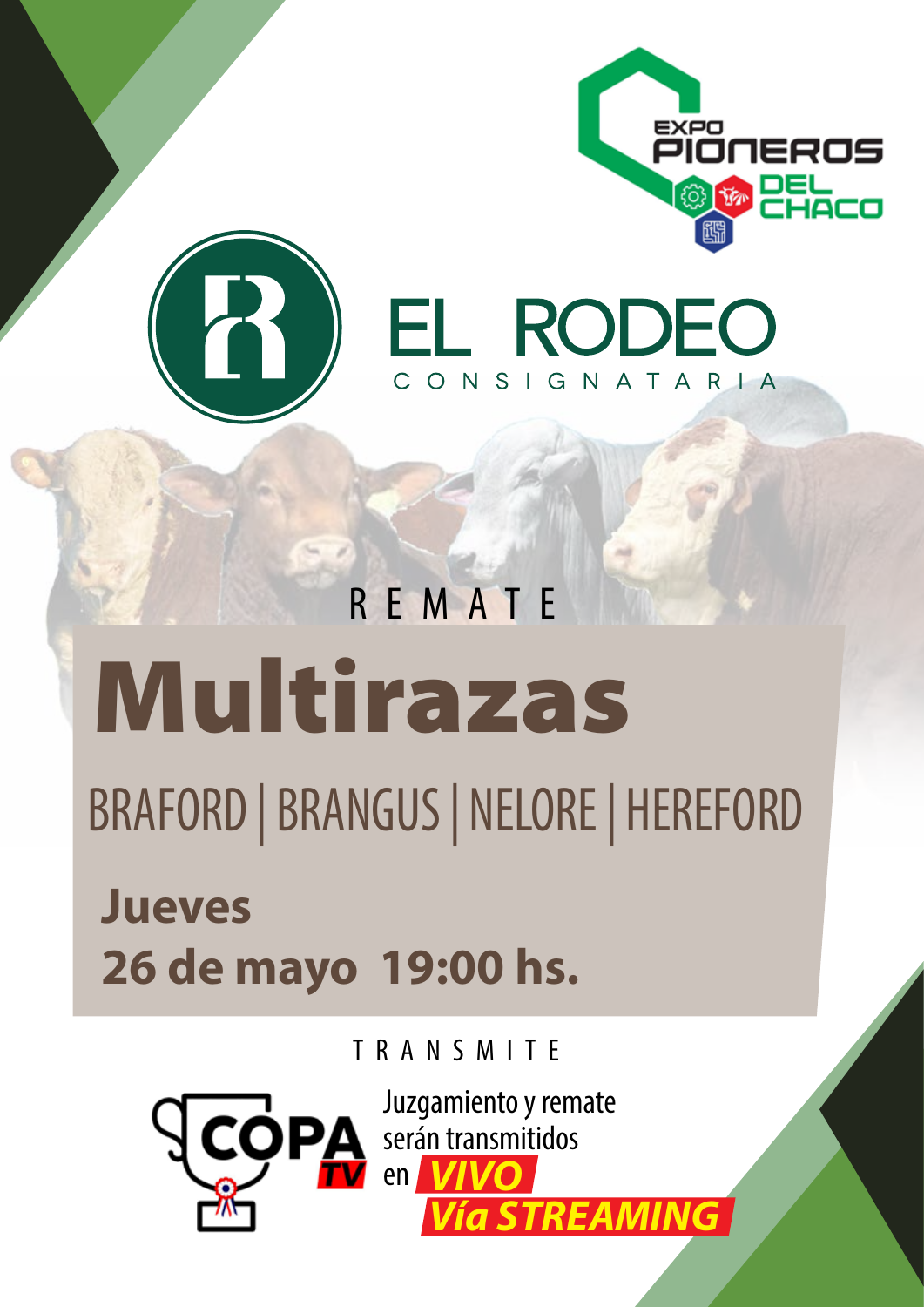

## RAZA BRAFORD

LOTE<sub>1</sub>

| <b>SEXO</b>  | <b>NACIMIENTO</b>      | <b>CATEGORIA</b>  | <b>NOMBRE</b> | <b>R.P.</b>     | H.B.P.       |
|--------------|------------------------|-------------------|---------------|-----------------|--------------|
| <b>MACHO</b> | 04/11/2019             | <b>DEFINITIVO</b> |               | 476             | SIN REGISTRO |
| <b>PADRE</b> | <b>R.P.</b>            | <b>MADRE</b>      | <b>R.P.</b>   | <b>CE</b>       | <b>PESO</b>  |
| ONUR         | 9995                   | 83                | 83            | 41              | 610          |
|              | <b>EXPOSITOR</b>       |                   |               | <b>CRIADOR</b>  |              |
|              | ENRIQUE ESTAQUE AQUINO |                   |               | DARIO SOTOMAYOR |              |

# LOTE 2

| <b>SEXO</b>        | <b>NACIMIENTO</b>      | <b>CATEGORIA</b>  | <b>NOMBRE</b> | R.P.                   | H.B.P.       |
|--------------------|------------------------|-------------------|---------------|------------------------|--------------|
| <b>MACHO</b>       | 31/10/2019             | <b>DEFINITIVO</b> |               | 472                    | SIN REGISTRO |
| <b>PADRE</b>       | <b>R.P.</b>            | <b>MADRE</b>      | <b>R.P.</b>   | <b>CE</b>              | <b>PESO</b>  |
| <b>CHE RUVICHA</b> | 089993                 | 144               | 144           | 39,5                   | 605          |
|                    | <b>EXPOSITOR</b>       |                   |               | <b>CRIADOR</b>         |              |
|                    | ENRIQUE ESTAQUE AQUINO |                   |               | <b>DARIO SOTOMAYOR</b> |              |

## LOTE 3

| <b>SEXO</b>        | <b>NACIMIENTO</b>      | <b>CATEGORIA</b>  | <b>NOMBRE</b>  | <b>R.P.</b>            | H.B.P.      |
|--------------------|------------------------|-------------------|----------------|------------------------|-------------|
| <b>MACHO</b>       | 19/10/2019             | <b>DEFINITIVO</b> |                | 468                    |             |
| <b>PADRE</b>       | R.P.                   | <b>MADRE</b>      | R.P.           | <b>CE</b>              | <b>PESO</b> |
| <b>CHE RUVICHA</b> |                        | 178               | 178            | 37                     | 590         |
|                    | <b>EXPOSITOR</b>       |                   | <b>CRIADOR</b> |                        |             |
|                    | ENRIQUE ESTAQUE AQUINO |                   |                | <b>DARIO SOTOMAYOR</b> |             |

| <b>SEXO</b>  | <b>NACIMIENTO</b>              | <b>CATEGORIA</b> |              | <b>NOMBRE</b> |                             | R.P.      | H.B.P.      |
|--------------|--------------------------------|------------------|--------------|---------------|-----------------------------|-----------|-------------|
| <b>MACHO</b> | 30/09/2019                     | TORO             |              | TLC           |                             | 1026      | 1026        |
|              | <b>PADRE</b>                   | <b>R.P.</b>      | <b>MADRE</b> | R.P.          |                             | <b>CE</b> | <b>PESO</b> |
|              | <b>GUASUNCHOS 3125 EXPERTO</b> | 3125             | TLC          | 710           |                             | 41        | 629         |
|              | <b>EXPOSITOR</b>               |                  |              |               | <b>CRIADOR</b>              |           |             |
|              | TAMYCA LAGUNA CAPITAN          |                  |              |               | COOPERATIVA CHORTITZER LTDA |           |             |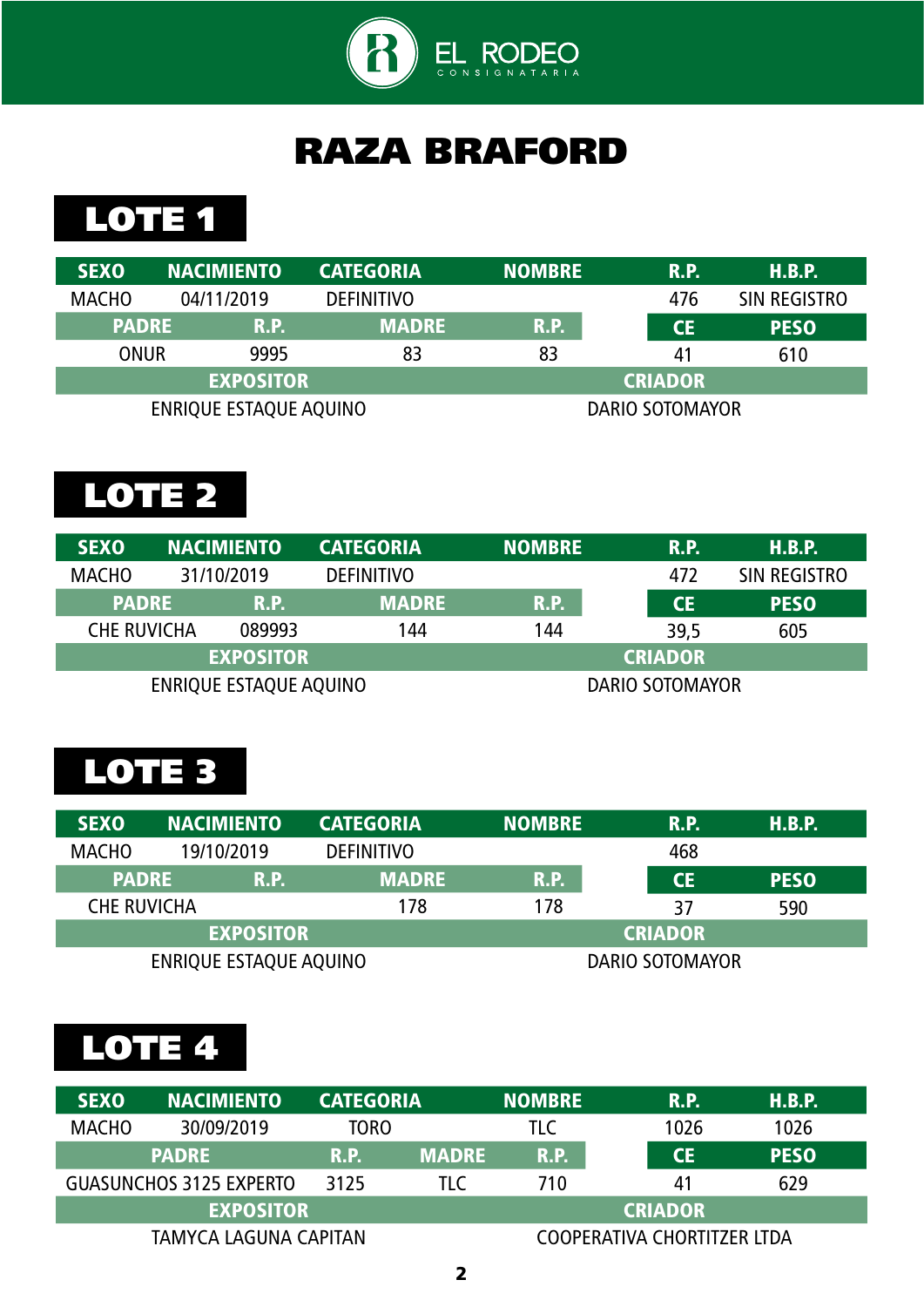

## LOTE 5

| <b>SEXO</b>            | <b>NACIMIENTO</b> |                  | <b>CATEGORIA</b> |                    | <b>NOMBRE</b>      | R.P. | H.B.P.                 | <b>PESO</b> |
|------------------------|-------------------|------------------|------------------|--------------------|--------------------|------|------------------------|-------------|
| <b>HEMBRA</b>          |                   | 15/9/2020        | 3/8P             |                    | ETM4574            | 4582 | P-243082               | 490         |
| <b>PADRE</b>           | R.P.              | <b>MADRE</b>     | R.P.             | <b>F. SERVICIO</b> | <b>DIAGNOSTICO</b> |      |                        |             |
| <b>HEREDERO</b>        | 1154              |                  | 212              | 44265              | PREÑADA            |      |                        |             |
|                        |                   | <b>EXPOSITOR</b> |                  |                    |                    |      | <b>CRIADOR</b>         |             |
| ESTANCIA MONTANIA S.A. |                   |                  |                  |                    |                    |      | ESTANCIA MONTANIA S.A. |             |

# LOTE 6

| <b>SEXO</b>     |      | <b>NACIMIENTO</b>           | <b>CATEGORIA</b> | <b>NOMBRE</b><br><b>R.P.</b> |      | H.B.P.                 | <b>PESO</b> |
|-----------------|------|-----------------------------|------------------|------------------------------|------|------------------------|-------------|
| <b>HEMBRA</b>   |      | 15/9/2020                   | 3/8P             | ETM4574                      | 4572 | P-243082               | 478         |
| <b>PADRE</b>    |      | R.P. MADRE R.P. F. SERVICIO |                  | <b>DIAGNOSTICO</b>           |      |                        |             |
| <b>HEREDERO</b> | 1154 | 212                         | 44265            | PREÑADA X NANDO              |      |                        |             |
|                 |      | <b>EXPOSITOR</b>            |                  |                              |      | <b>CRIADOR</b>         |             |
|                 |      | ESTANCIA MONTANIA S.A.      |                  |                              |      | ESTANCIA MONTANIA S.A. |             |

#### LOTE 7

| <b>SEXO</b>     |      | <b>NACIMIENTO</b>      | <b>CATEGORIA</b>            | <b>NOMBRE</b><br>R.P. |  | H.B.P.                 | <b>PESO</b> |  |  |          |     |
|-----------------|------|------------------------|-----------------------------|-----------------------|--|------------------------|-------------|--|--|----------|-----|
| <b>HEMBRA</b>   |      | 15/9/2020              | 3/8P                        | 4564<br>ETM4574       |  |                        |             |  |  | P-243082 | 465 |
| <b>PADRE</b>    |      |                        | R.P. MADRE R.P. F. SERVICIO | <b>DIAGNOSTICO</b>    |  |                        |             |  |  |          |     |
| <b>HEREDERO</b> | 1154 | <b>212</b>             | 44265                       | PREÑADA X NANDO       |  |                        |             |  |  |          |     |
|                 |      | <b>EXPOSITOR</b>       |                             |                       |  | <b>CRIADOR</b>         |             |  |  |          |     |
|                 |      | ESTANCIA MONTANIA S.A. |                             |                       |  | ESTANCIA MONTANIA S.A. |             |  |  |          |     |

| <b>SEXO</b>     |      | <b>NACIMIENTO</b>      | <b>CATEGORIA</b>            | <b>NOMBRE</b>      | <b>R.P.</b> | H.B.P.                 | <b>PESO</b> |
|-----------------|------|------------------------|-----------------------------|--------------------|-------------|------------------------|-------------|
| <b>HEMBRA</b>   |      | 15/9/2020              | 3/8P                        | ETM4574            | 4574        | P-243082               | 455         |
| <b>PADRE</b>    |      |                        | R.P. MADRE R.P. F. SERVICIO | <b>DIAGNOSTICO</b> |             |                        |             |
| <b>HEREDERO</b> | 1154 | 212                    | 44265                       | PREÑADA X NANDO    |             |                        |             |
|                 |      | <b>EXPOSITOR</b>       |                             |                    |             | <b>CRIADOR</b>         |             |
|                 |      | ESTANCIA MONTANIA S.A. |                             |                    |             | ESTANCIA MONTANIA S.A. |             |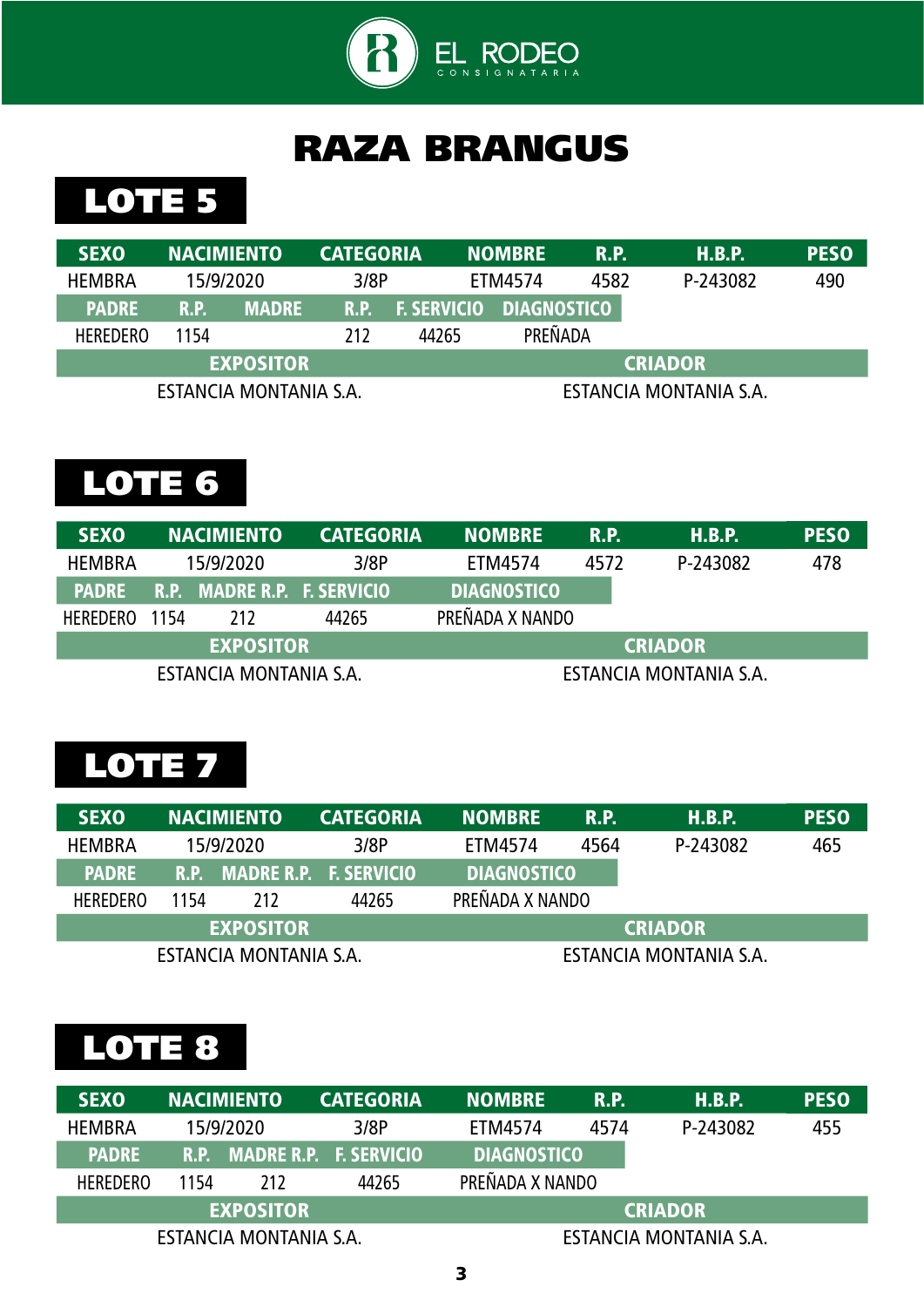

#### LOTE 9

| <b>SEXO</b>    | <b>NACIMIENTO</b>           | <b>CATEGORIA</b> | <b>NOMBRE</b><br><b>R.P.</b> |                | H.B.P.                      | <b>PESO</b> |          |     |
|----------------|-----------------------------|------------------|------------------------------|----------------|-----------------------------|-------------|----------|-----|
| <b>HEMBRA</b>  | 08-04-2020                  | 3/8P             | 1930<br>۰                    |                |                             |             | P-244970 | 480 |
| <b>PADRE</b>   | R.P. MADRE R.P. F. SERVICIO |                  | <b>DIAGNOSTICO</b>           |                |                             |             |          |     |
| <b>ELEGIDO</b> | 8340                        | 12/11/2021       |                              | PREÑADA X 1285 |                             |             |          |     |
|                | <b>EXPOSITOR</b>            |                  | <b>CRIADOR</b>               |                |                             |             |          |     |
|                | AGRO GANADERA ITA KA'AVO SA |                  |                              |                | AGRO GANADERA ITA KA'AVO SA |             |          |     |

## LOTE 10

| <b>SEXO</b>              | <b>NACIMIENTO</b> | <b>CATEGORIA</b> |                       | <b>NOMBRE</b>            | R.P. |           | H.B.P.      |  |
|--------------------------|-------------------|------------------|-----------------------|--------------------------|------|-----------|-------------|--|
| <b>MACHO</b>             | 3/9/2020          | 3/8D             | EPS 1823 PIMENTON FIV |                          | 1823 |           | EPS031823PY |  |
| <b>PADRE</b>             |                   | <b>MADRE</b>     | <b>R.P.</b>           |                          |      | <b>CE</b> | <b>PESO</b> |  |
| <b>PIMENTON</b>          |                   | EPS030427PY      | 427                   |                          |      | 41        | 632         |  |
| <b>EXPOSITOR</b>         |                   |                  | <b>CRIADOR</b>        |                          |      |           |             |  |
| ESTANCIA PALO SANTO S.A. |                   |                  |                       | ESTANCIA PALO SANTO S.A. |      |           |             |  |

## LOTE 11

| <b>SEXO</b>              | <b>CATEGORIA</b><br><b>NACIMIENTO</b><br><b>NOMBRE</b> |                |                          | R.P.                         | H.B.P. |    |             |
|--------------------------|--------------------------------------------------------|----------------|--------------------------|------------------------------|--------|----|-------------|
| <b>MACHO</b>             | 1/9/2020                                               | 3/8D           |                          | <b>EPS 1805 PIMENTON FIV</b> | 1805   |    | EPS031805PY |
| <b>PADRE</b>             |                                                        | <b>MADRE</b>   | <b>R.P.</b>              |                              |        | СE | <b>PESO</b> |
| <b>PIMENTON</b>          |                                                        | EPS030755PY    | 755                      |                              |        | 34 | 594         |
| <b>EXPOSITOR</b>         |                                                        | <b>CRIADOR</b> |                          |                              |        |    |             |
| ESTANCIA PALO SANTO S.A. |                                                        |                | ESTANCIA PALO SANTO S.A. |                              |        |    |             |

| <b>SEXO</b>              | <b>NACIMIENTO</b><br><b>CATEGORIA</b> |              |                | <b>NOMBRE</b>                | R.P.                     |  | H.B.P.    |             |
|--------------------------|---------------------------------------|--------------|----------------|------------------------------|--------------------------|--|-----------|-------------|
| <b>MACHO</b>             | 27/8/2020                             | 3/8D         |                | <b>EPS 1778 PIMENTON FIV</b> |                          |  |           | EPS031778PY |
| <b>PADRE</b>             | R.P.                                  | <b>MADRE</b> |                | R.P.                         |                          |  | <b>CE</b> | <b>PESO</b> |
| <b>PIMENTON</b>          |                                       | EPS030427PY  |                | 427                          |                          |  | 41        | 580         |
|                          | <b>EXPOSITOR</b>                      |              | <b>CRIADOR</b> |                              |                          |  |           |             |
| ESTANCIA PALO SANTO S.A. |                                       |              |                |                              | ESTANCIA PALO SANTO S.A. |  |           |             |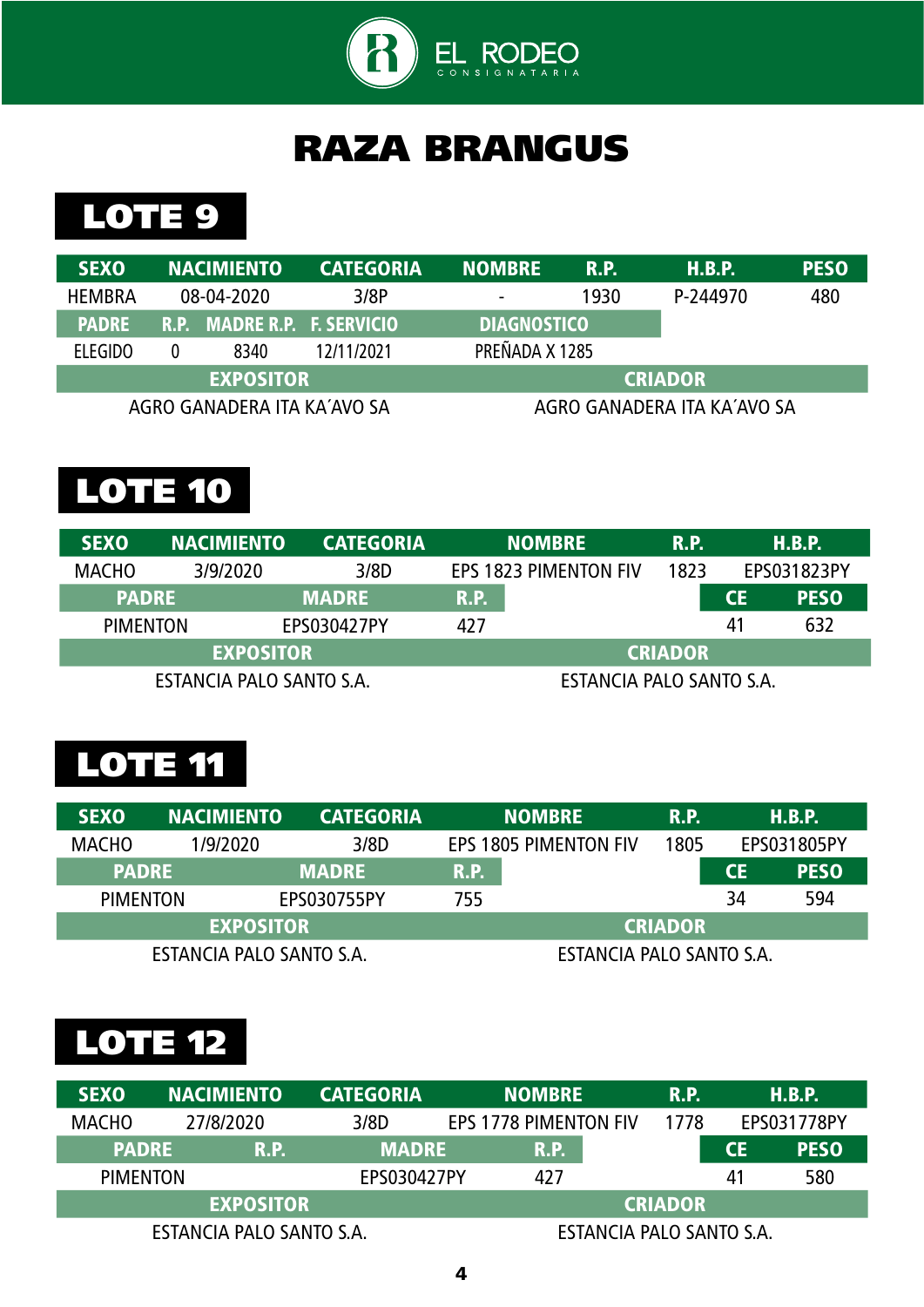

## LOTE 13

| <b>SEXO</b><br><b>NACIMIENTO</b> |                          | <b>CATEGORIA</b><br><b>NOMBRE</b> |                   | R.P.                     |    | H.B.P.      |
|----------------------------------|--------------------------|-----------------------------------|-------------------|--------------------------|----|-------------|
| <b>MACHO</b><br>27/8/2020        |                          | 3/8D                              | EPS 1783 MESSI TE | 1783                     |    | EPS031783PY |
| <b>PADRE</b><br>R.P.             |                          | <b>MADRE</b>                      | R.P.              |                          | СE | <b>PESO</b> |
| <b>MESSI</b>                     |                          | D <sub>1950</sub> 19              | $\blacksquare$    |                          | 37 | 625         |
|                                  | <b>EXPOSITOR</b>         |                                   |                   | <b>CRIADOR</b>           |    |             |
|                                  | ESTANCIA PALO SANTO S.A. |                                   |                   | ESTANCIA PALO SANTO S.A. |    |             |

# LOTE 14

| <b>SEXO</b>  | <b>NACIMIENTO</b>        | <b>CATEGORIA</b><br><b>NOMBRE</b> |                          | R.P.           |    | H.B.P.      |
|--------------|--------------------------|-----------------------------------|--------------------------|----------------|----|-------------|
| <b>MACHO</b> | 20/8/2020                | 3/8D                              | EPS 1761 MESSI TE        | 1761           |    | EPS031761PY |
| <b>PADRE</b> | R.P.                     | <b>MADRE</b>                      | R.P.                     |                | СE | <b>PESO</b> |
| <b>MESSI</b> |                          | D <sub>1950</sub> 19              | ٠                        |                | 38 | 601         |
|              | <b>EXPOSITOR</b>         |                                   |                          | <b>CRIADOR</b> |    |             |
|              | ESTANCIA PALO SANTO S.A. |                                   | ESTANCIA PALO SANTO S.A. |                |    |             |

# LOTE 15

| <b>SEXO</b>                 | <b>NACIMIENTO</b>        | <b>CATEGORIA</b> | <b>NOMBRE</b> | <b>R.P.</b>              |    | H.B.P.      |
|-----------------------------|--------------------------|------------------|---------------|--------------------------|----|-------------|
| <b>MACHO</b>                | 5/8/2020                 | 3/8D             | EPS 1744 MAYU | 1744                     |    | EPS031744PY |
| <b>PADRE</b><br><b>R.P.</b> |                          | <b>MADRE</b>     | <b>R.P.</b>   |                          |    | <b>PESO</b> |
| <b>MAYU</b>                 |                          | EPS050819PY      | 819           |                          | 40 | 642         |
|                             | <b>EXPOSITOR</b>         |                  |               | <b>CRIADOR</b>           |    |             |
|                             | ESTANCIA PALO SANTO S.A. |                  |               | ESTANCIA PALO SANTO S.A. |    |             |

| <b>SEXO</b>  | <b>NACIMIENTO</b>            | <b>CATEGORIA</b> |                            | <b>NOMBRE</b> |                              |       | <b>R.P.</b> | H.B.P.      |
|--------------|------------------------------|------------------|----------------------------|---------------|------------------------------|-------|-------------|-------------|
| <b>MACHO</b> | 13/7/20                      | 3/8D             | ACO ABUELO 2417 D. CIRIACO |               |                              | -2417 |             | AC0032417PY |
|              | <b>PADRE</b>                 | R.P.             | <b>MADRE</b>               | R.P.          |                              |       | CE          | <b>PESO</b> |
|              | ACO ABUELO 661 EFICIENTE     | 661              | PUK DON CIRIACO            | 146           |                              |       | 40          | 630         |
|              | <b>EXPOSITOR</b>             |                  |                            |               | <b>CRIADOR</b>               |       |             |             |
|              | AGROGANADERA CONCEPCION S.A. |                  |                            |               | AGROGANADERA CONCEPCION S.A. |       |             |             |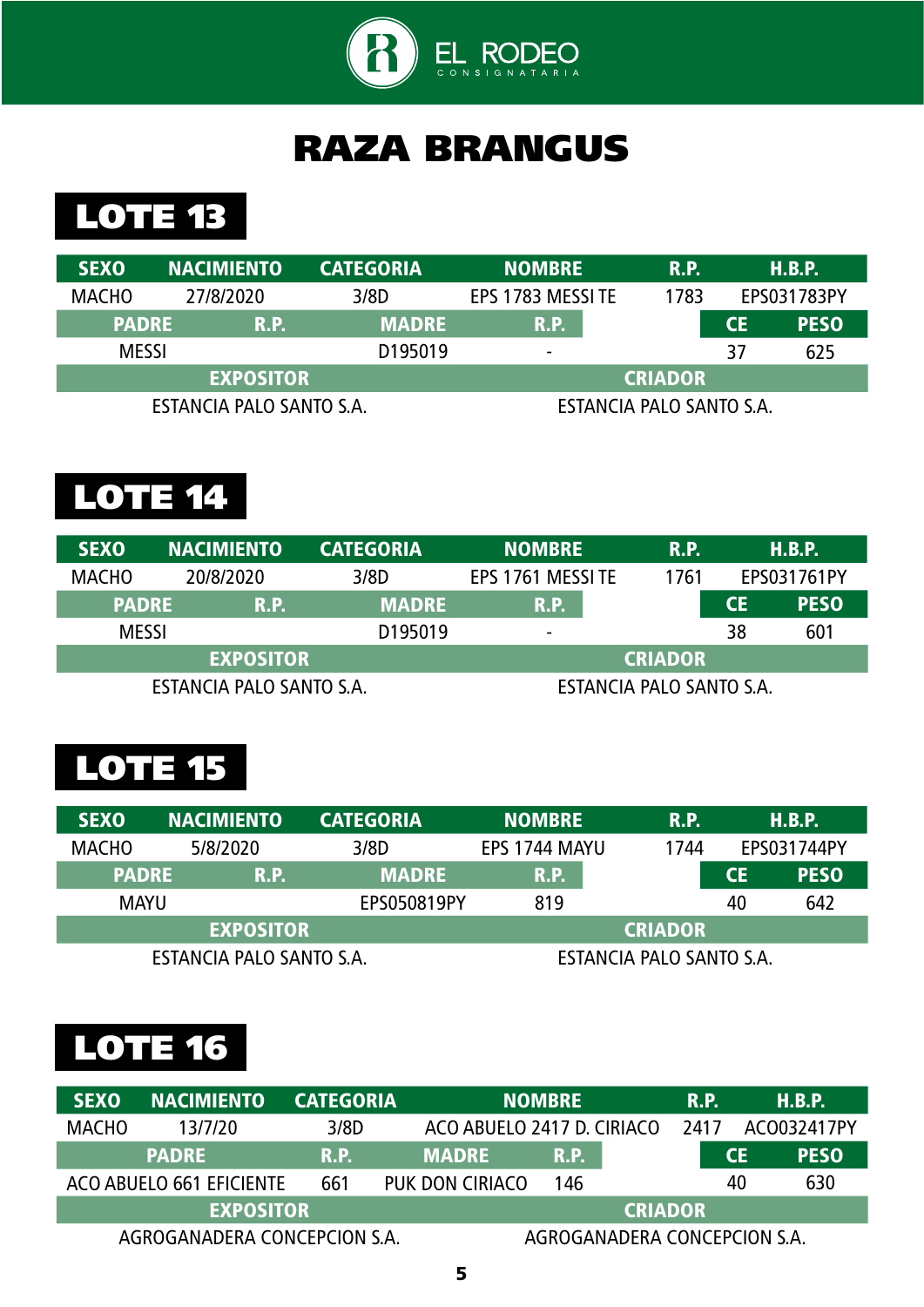



| <b>SEXO</b>  | <b>NACIMIENTO</b>            | <b>CATEGORIA</b> |              | <b>NOMBRE</b>          | <b>R.P.</b>    | <b>H.B.P.</b>                |
|--------------|------------------------------|------------------|--------------|------------------------|----------------|------------------------------|
| <b>MACHO</b> | 44030                        | 3/8 DEFINITIVO   |              | ACO ABU EFICIENTE 2488 | 2488           | ACO032488PY                  |
|              | <b>PADRE</b>                 | R.P.             | <b>MADRE</b> | R.P.                   | <b>CE</b>      | <b>PESO</b>                  |
|              | ACO ABUELO 661 EFICIENTE     | 661              | ACO 738      | 738                    | 43             | 580                          |
|              | <b>EXPOSITOR</b>             |                  |              |                        | <b>CRIADOR</b> |                              |
|              | AGROGANADERA CONCEPCION S.A. |                  |              |                        |                | AGROGANADERA CONCEPCION S.A. |

## LOTE 18

| <b>SEXO</b>        | <b>NACIMIENTO</b>        | <b>CATEGORIA</b> | <b>NOMBRE</b>        | <b>R.P.</b>              | H.B.P.      |
|--------------------|--------------------------|------------------|----------------------|--------------------------|-------------|
| <b>MACHO</b>       | 25/3/2020                | 3/8D             | EPS 1723 DON CIRIACO | 1723                     | ESP031723PY |
| <b>PADRE</b>       | R.P.                     | <b>MADRE</b>     | R.P.                 | <b>CE</b>                | <b>PESO</b> |
| <b>DON CIRIACO</b> |                          | EPS031055PY      | 1055                 | 34                       | 690         |
|                    | <b>EXPOSITOR</b>         |                  |                      | <b>CRIADOR</b>           |             |
|                    | ESTANCIA PALO SANTO S.A. |                  |                      | ESTANCIA PALO SANTO S.A. |             |

## LOTE 19

| <b>SEXO</b>      | <b>NACIMIENTO</b> |                        | <b>CATEGORIA</b> | <b>NOMBRE</b>   | R.P.                   | H.B.P.      |
|------------------|-------------------|------------------------|------------------|-----------------|------------------------|-------------|
| <b>MACHO</b>     | 15/03/2020        |                        | 3/8 DEFINITIVO   | <b>EEA 1731</b> | 1731                   | EEA011731PY |
| <b>PADRE</b>     |                   | <b>R.P.</b>            | <b>MADRE</b>     | <b>R.P.</b>     | <b>CE</b>              | <b>PESO</b> |
| <b>ACORAZADO</b> |                   | 2229                   | <b>EEA 496</b>   | 496             | 41,5                   | 630         |
|                  |                   | <b>EXPOSITOR</b>       |                  |                 | <b>CRIADOR</b>         |             |
|                  |                   | ENRIQUE ESTAQUE AQUINO |                  |                 | ENRIQUE ESTAQUE AQUINO |             |

| <b>SEXO</b>  | <b>NACIMIENTO</b>      | <b>CATEGORIA</b> | <b>NOMBRE</b>  | R.P.                     | H.B.P.       |
|--------------|------------------------|------------------|----------------|--------------------------|--------------|
| <b>MACHO</b> | 10/01/2020             | 3/8 DEFINITIVO   | <b>PUK FIV</b> | 935                      | SIN REGISTRO |
| <b>PADRE</b> | R.P.                   | <b>MADRE</b>     | R.P.           | <b>CE</b>                | <b>PESO</b>  |
| ARASUNU      | 512                    | <b>PUK 371</b>   | 371            | 43                       | 650          |
|              | <b>EXPOSITOR</b>       |                  |                | <b>CRIADOR</b>           |              |
|              | ENRIQUE ESTAQUE AQUINO |                  |                | AGROGANADERA PUKAVY S.A. |              |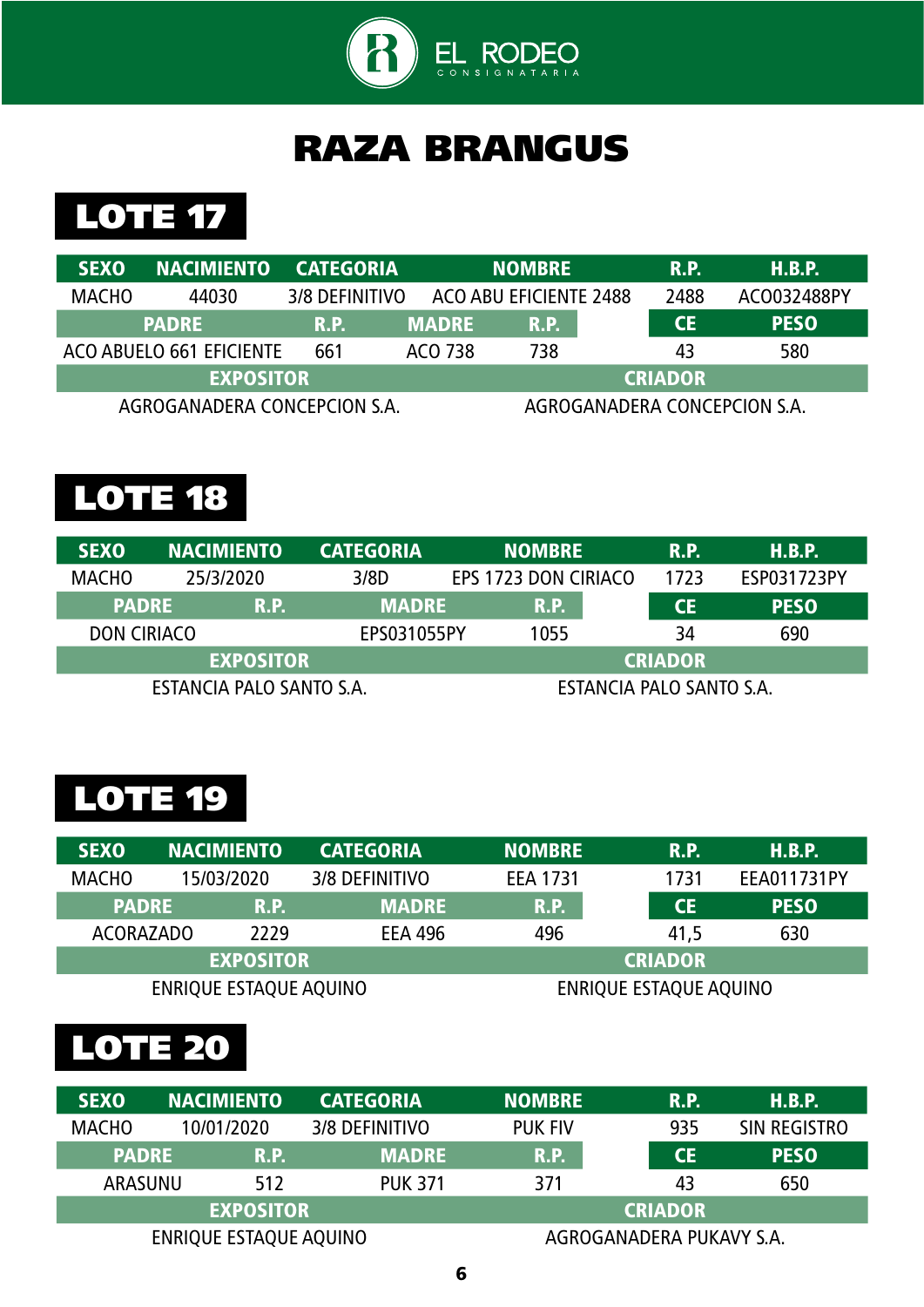

**LOTE 21** 

| <b>SEXO</b>     | <b>NACIMIENTO</b>        | <b>CATEGORIA</b> |                   | <b>NOMBRE</b> | <b>R.P.</b> |                | H.B.P.            |
|-----------------|--------------------------|------------------|-------------------|---------------|-------------|----------------|-------------------|
| <b>MACHO</b>    | 29/5/2019                | <b>TORO</b>      |                   | 898           | JMP FIV 820 |                | 143212 X P-160579 |
| <b>PADRE</b>    | R.P.                     | <b>MADRE</b>     | R.P.              |               |             | <b>CE</b>      | <b>PESO</b>       |
| <b>PIMENTON</b> | 4728                     | 290              | 290               |               |             | 39             |                   |
|                 | <b>EXPOSITOR</b>         |                  |                   |               |             | <b>CRIADOR</b> |                   |
|                 | <b>JUAN MARTIN PAULO</b> |                  | JUAN MARTIN PAULO |               |             |                |                   |

#### RAZA NELORE



| <b>NACIMIENTO</b><br><b>SEXO</b> |                  |                        | <b>CATEGORIA</b> |                                          | <b>NOMBRE</b>  |     | H.B.P.      |
|----------------------------------|------------------|------------------------|------------------|------------------------------------------|----------------|-----|-------------|
| <b>HEMBRA</b>                    | 22/10/2019       | 373<br><b>VAQUILLA</b> |                  |                                          |                | 489 | MOW010373PY |
| <b>PADRE</b><br><b>R.P.</b>      |                  | <b>MADRE</b>           | <b>R.P.</b>      | <b>DIAGNOSTICO</b><br><b>F. SERVICIO</b> |                |     | <b>PESO</b> |
| RAI DA MN                        | 8484             | 55                     | 55               | 27/09/2021                               | PREÑADA        |     | 530         |
|                                  | <b>EXPOSITOR</b> |                        |                  |                                          | <b>CRIADOR</b> |     |             |
|                                  | MOWIZA S.A.      |                        |                  | MOWIZA S.A.                              |                |     |             |

# LOTE 23

| <b>SEXO</b>   | <b>INACIMIENTO</b><br><b>CATEGORIA</b>      |                                      |             |                    | <b>NOMBRE</b>      |         |                | H.B.P.      |     |
|---------------|---------------------------------------------|--------------------------------------|-------------|--------------------|--------------------|---------|----------------|-------------|-----|
| <b>HEMBRA</b> |                                             | 373<br>22/10/2019<br><b>VAQUILLA</b> |             |                    |                    | 443     |                | MOW010373PY |     |
|               | <b>PADRE</b><br><b>MADRE</b><br><b>R.P.</b> |                                      | <b>R.P.</b> | <b>F. SERVICIO</b> | <b>DIAGNOSTICO</b> |         |                | <b>PESO</b> |     |
| RAI DA MN     |                                             | 8484                                 | 55          | 55                 | 27/09/2021         | PREÑADA |                |             | 530 |
|               |                                             | <b>EXPOSITOR</b>                     |             |                    |                    |         | <b>CRIADOR</b> |             |     |
| MOWIZA S.A.   |                                             |                                      |             |                    | MOWIZA S.A.        |         |                |             |     |

| <b>SEXO</b>      | <b>CATEGORIA</b><br><b>NACIMIENTO</b><br><b>NOMBRE</b> |              |             | <b>R.P.</b>        |                          | H.B.P.         |  |             |
|------------------|--------------------------------------------------------|--------------|-------------|--------------------|--------------------------|----------------|--|-------------|
| <b>HEMBRA</b>    | 10/09/2019                                             |              | VAQUILLA    | <b>KIMA</b>        |                          | 451            |  | MOW020303PY |
| <b>PADRE</b>     | R.P.                                                   | <b>MADRE</b> | <b>R.P.</b> | <b>F. SERVICIO</b> | <b>DIAGNOSTICO</b>       |                |  | <b>PESO</b> |
| <b>REM DHEEF</b> | 9449                                                   | JCW          | 611         | $\blacksquare$     | $\overline{\phantom{0}}$ |                |  | 546         |
|                  | <b>EXPOSITOR</b>                                       |              |             |                    |                          | <b>CRIADOR</b> |  |             |
| Mowiza S.A.      |                                                        |              |             | Mowiza S.A.        |                          |                |  |             |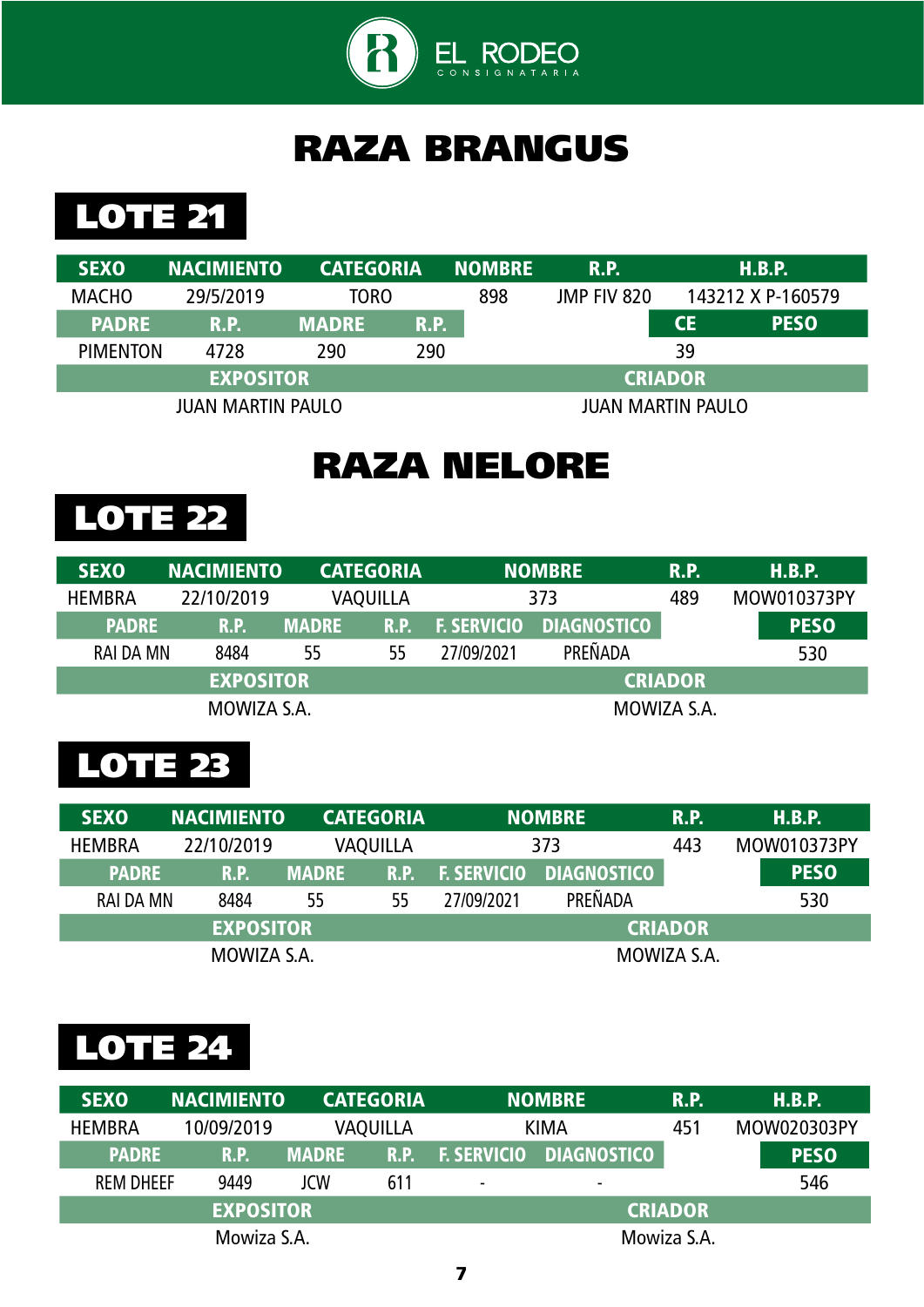

### RAZA NELORE



| <b>SEXO</b>                        | <b>NACIMIENTO</b> |              | <b>CATEGORIA</b> |                    | <b>NOMBRE</b>      | <b>R.P.</b> |  | H.B.P.      |
|------------------------------------|-------------------|--------------|------------------|--------------------|--------------------|-------------|--|-------------|
| <b>HEMBRA</b>                      | 10/09/2019        |              | <b>VAQUILLA</b>  | <b>KIMA</b>        |                    | 373         |  | MOW020303PY |
| <b>PADRE</b>                       | <b>R.P.</b>       | <b>MADRE</b> | R.P.             | <b>F. SERVICIO</b> | <b>DIAGNOSTICO</b> |             |  | <b>PESO</b> |
| <b>REM DHEEF</b>                   | 9449              | JCW          | 5611             | 27/09/2021         | PREÑADA            |             |  | 558         |
| <b>EXPOSITOR</b><br><b>CRIADOR</b> |                   |              |                  |                    |                    |             |  |             |
|                                    | MOWIZA S.A.       |              |                  | MOWIZA S.A.        |                    |             |  |             |

## RAZA NELORE MOCHO

LOTE 26

| <b>SEXO</b>          | <b>NACIMIENTO</b> | <b>CATEGORIA</b>         | <b>NOMBRE</b>            | <b>R.P.</b>    |           | H.B.P.      |
|----------------------|-------------------|--------------------------|--------------------------|----------------|-----------|-------------|
| <b>MACHO</b>         | 32 MESES          | N                        |                          | 121            |           |             |
| <b>PADRE</b><br>R.P. |                   | <b>MADRE</b>             | <b>R.P.</b>              |                | <b>CE</b> | <b>PESO</b> |
| -                    | $\blacksquare$    | $\overline{\phantom{0}}$ | $\overline{\phantom{0}}$ |                | 37        | 788         |
|                      | <b>EXPOSITOR</b>  |                          |                          | <b>CRIADOR</b> |           |             |
|                      | CABAÑA UNION SA   |                          | CABAÑA UNION S.A.        |                |           |             |

#### **LOTE 27**

| <b>SEXO</b>  | <b>NACIMIENTO</b>        | <b>CATEGORIA</b> | <b>NOMBRE</b>            | <b>R.P.</b>       |           | H.B.P.                   |
|--------------|--------------------------|------------------|--------------------------|-------------------|-----------|--------------------------|
| <b>MACHO</b> | 32 MESES                 | N                |                          | 118               |           | $\overline{\phantom{0}}$ |
| <b>PADRE</b> | R.P.                     | <b>MADRE</b>     | <b>R.P.</b>              |                   | <b>CE</b> | <b>PESO</b>              |
| -            | $\overline{\phantom{0}}$ | -                | $\overline{\phantom{0}}$ |                   | 36        | 700                      |
|              | <b>EXPOSITOR</b>         |                  |                          | <b>CRIADOR</b>    |           |                          |
|              | CABAÑA UNION SA          |                  |                          | CABAÑA UNION S.A. |           |                          |

| <b>SEXO</b>              |  | <b>NACIMIENTO</b> | <b>CATEGORIA</b> | <b>NOMBRE</b>  | <b>R.P.</b>    |           | H.B.P.                   |
|--------------------------|--|-------------------|------------------|----------------|----------------|-----------|--------------------------|
| <b>MACHO</b>             |  | 32 MESES          |                  |                | 552            |           | $\overline{\phantom{0}}$ |
| <b>PADRE</b>             |  | R.P.              | <b>MADRE</b>     | R.P.           |                | <b>CE</b> | <b>PESO</b>              |
| $\overline{\phantom{0}}$ |  | $\blacksquare$    | $\equiv$         | $\blacksquare$ |                | 35        | 742                      |
| <b>EXPOSITOR</b>         |  |                   |                  |                | <b>CRIADOR</b> |           |                          |
| GOYA S.A.                |  |                   |                  |                | GOYA S.A.      |           |                          |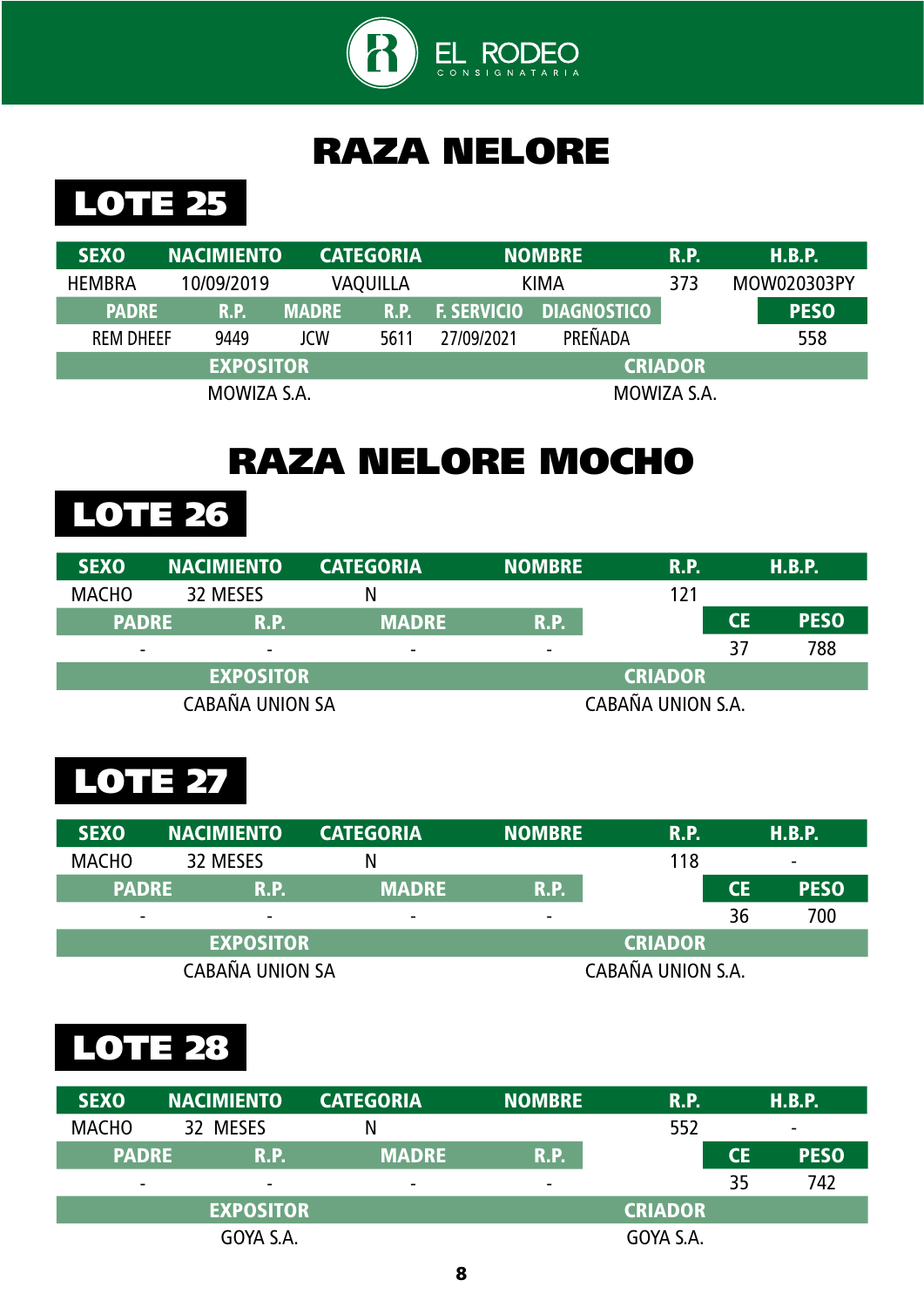

## RAZA NELORE MOCHO

## LOTE 29

| <b>SEXO</b>                 | <b>NACIMIENTO</b>               | <b>CATEGORIA</b> | <b>NOMBRE</b> | <b>R.P.</b>    | H.B.P.      |
|-----------------------------|---------------------------------|------------------|---------------|----------------|-------------|
| <b>MACHO</b>                | 28/9/2019                       | TORO             | <b>HHG</b>    | 205            |             |
| <b>PADRE</b><br><b>R.P.</b> |                                 | <b>MADRE</b>     | <b>R.P.</b>   | <b>CE</b>      | <b>PESO</b> |
| <b>RSD RANCHERO</b>         |                                 | <b>HHG</b>       | 11            | 34             | 740         |
|                             | <b>EXPOSITOR</b>                |                  |               | <b>CRIADOR</b> |             |
|                             | <b>HARDER GIESBRECHT HELMUT</b> |                  |               | <b>HARDER</b>  |             |

# LOTE 30

| <b>SEXO</b>  | <b>NACIMIENTO</b>               |             | <b>CATEGORIA</b> | <b>INOMBRE</b> | <b>R.P.</b> | H.B.P.      |
|--------------|---------------------------------|-------------|------------------|----------------|-------------|-------------|
| <b>MACHO</b> | 11/9/2019                       | TORO        |                  | <b>HHG</b>     | 202         |             |
| <b>PADRE</b> |                                 | <b>R.P.</b> | <b>MADRE</b>     | <b>R.P.</b>    | <b>CE</b>   | <b>PESO</b> |
|              | MRE MAINUMBY 3638               |             | <b>HHG</b>       | 45             | 35          | 710         |
|              | <b>EXPOSITOR</b>                |             |                  | <b>CRIADOR</b> |             |             |
|              | <b>HARDER GIESBRECHT HELMUT</b> |             |                  | <b>HARDER</b>  |             |             |

| <b>SEXO</b>  | <b>NACIMIENTO</b><br><b>CATEGORIA</b> |  | <b>NOMBRE</b> | <b>R.P.</b>       | H.B.P.      |
|--------------|---------------------------------------|--|---------------|-------------------|-------------|
| <b>MACHO</b> | <b>AVA</b><br>43714                   |  | AVP INDIO 548 | 548               | AVP010548PY |
|              | <b>PADRE</b><br>R.P.                  |  | R.P.          | <b>CE</b>         | <b>PESO</b> |
|              | 4824                                  |  | 1575          | 37                | 788         |
|              | <b>EXPOSITOR</b>                      |  |               | <b>CRIADOR</b>    |             |
|              | <b>CABAÑA UNION SA</b>                |  |               | CABAÑA UNION S.A. |             |